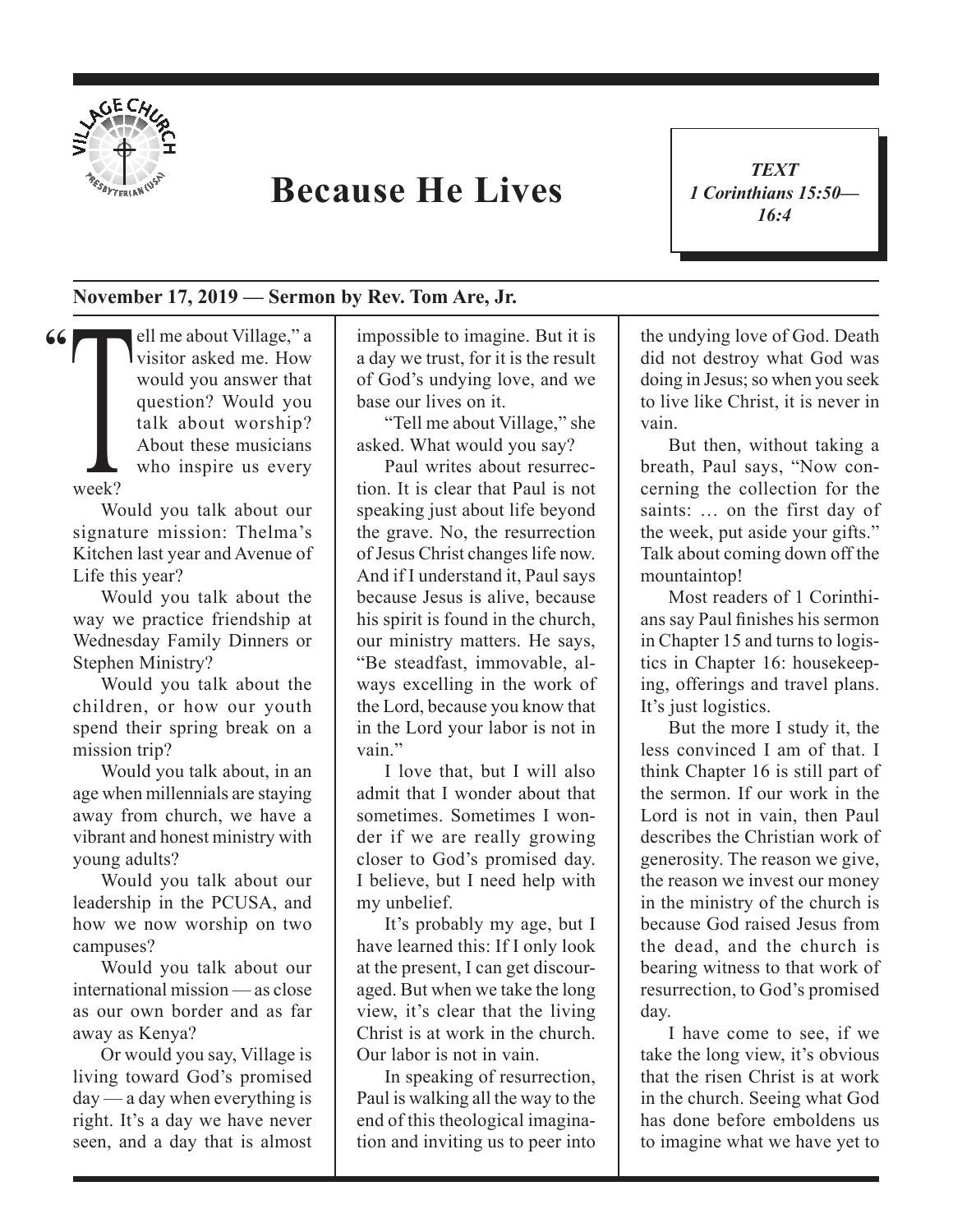know. Resurrection is not just for life beyond the grave. Resurrection is new life now. That's why Paul says, our labor is not in vain.

Jeanette Walls, in her book *The Glass Castle,* tells of imagining resurrection — the capacity to see life as it is and imagine how it could be. It was her 10th birthday. She tells it this way:

"Dad took me outside to the back patio and asked what I wanted most in the world. 'It's a special occasion, seeing as how it puts you into double digits,' he said. 'You're growing up fast, Mountain Goat. You'll be on your own in no time, and if there's anything I can do for you now, before you're gone, I want to do it."

"There was only one thing I truly wanted, something that I knew would change all our lives, but I was afraid to ask for it. Just thinking about saying the words out loud made me nervous<sup>"</sup>

"What is it?" he said. "Ask away."

"I'm scared."

"You know if it's humanly possible, I'll get it for you."

"I took a breath and said, 'Do you think you could maybe stop drinking?"<sup>1</sup>

Paul says our labors are not in vain because tomorrow can be a new day. Our stewardship is not about funding a budget. It's about asking ourselves, what will God do among us if we trust the big things in our lives to God?

We began this series with that thought. Can we trust the big things in our lives to God?

Can we trust the big things in our world to God? I want to say yes. I do say yes sometimes. I believe; help my unbelief.

Part of saying yes is taking this offering. Paul tells the Corinthians, "Take a collection, not because the church has a budget, but because Jesus is alive, and we need to be part of that resurrecting work."

I don't know how you decide what you will give to the church. I hope you give to the church.

Studies of American Christianity reveal that about 20 percent of people who attend Christian churches give nothing away. They give nothing to any church or other charity. Further, while the faith often talks about giving 10 percent, a tithe, the average gift for Presbyterians is less than two percent. I don't know what it is for us at Village, but the average giving to charity for Presbyterians is 1.8 percent.<sup>2</sup>

I don't know how you make decisions about generosity. I don't know if it is a discipline with you, or a spur-of-the-moment thing. But I do know that there is a relationship between our faith and our generosity.

I remember talking with my friend Russell. He said, "Tom, you talk about the joy of giving, but I'm not sure I've found that joy yet. What's the secret?" He was really asking.

I asked, "Well, Russell, what percentage of your income do you give away?"

"Oh, I'm not sure," he said. "Well, look at that. If you don't feel joy, it's probably be-

cause you aren't giving enough. I've never known anyone who gave generously and regretted it. You can't be generous and grumpy at the same time; you just can't."

Carol and I tithe. It changes other choices. We start with what we want to give to Village and then build everything else around that. Our faith is supposed to set our priorities, and when you tithe, it sets your priorities. It feels faithful to us; it also feels joyful. The joy comes from knowing that in a very concrete way, we are living toward a new day.

To see the movement toward that new day often requires us to take the long view.

This week, Rev. Melanie Hardison moved to town. She will spend the next few days unpacking boxes and then begin her ministry with us the first week of December.

A few weeks ago, you extended a call to Rev. Sally Wright. It's an exciting time for us at Village. And to call these two women seemed like the most natural thing in the world. But that wasn't always the case.

Let me tell you a story of how we got here. It was February 1960. There were 5,000 members of the Village family. In those days, most folks went to church every Sunday, so this room was packed. But on that Sunday in 1960, something astonishing happened: The scripture at each service was read by a woman. That had never happened before at Village Church. There was a woman reading scripture all by herself. It turns